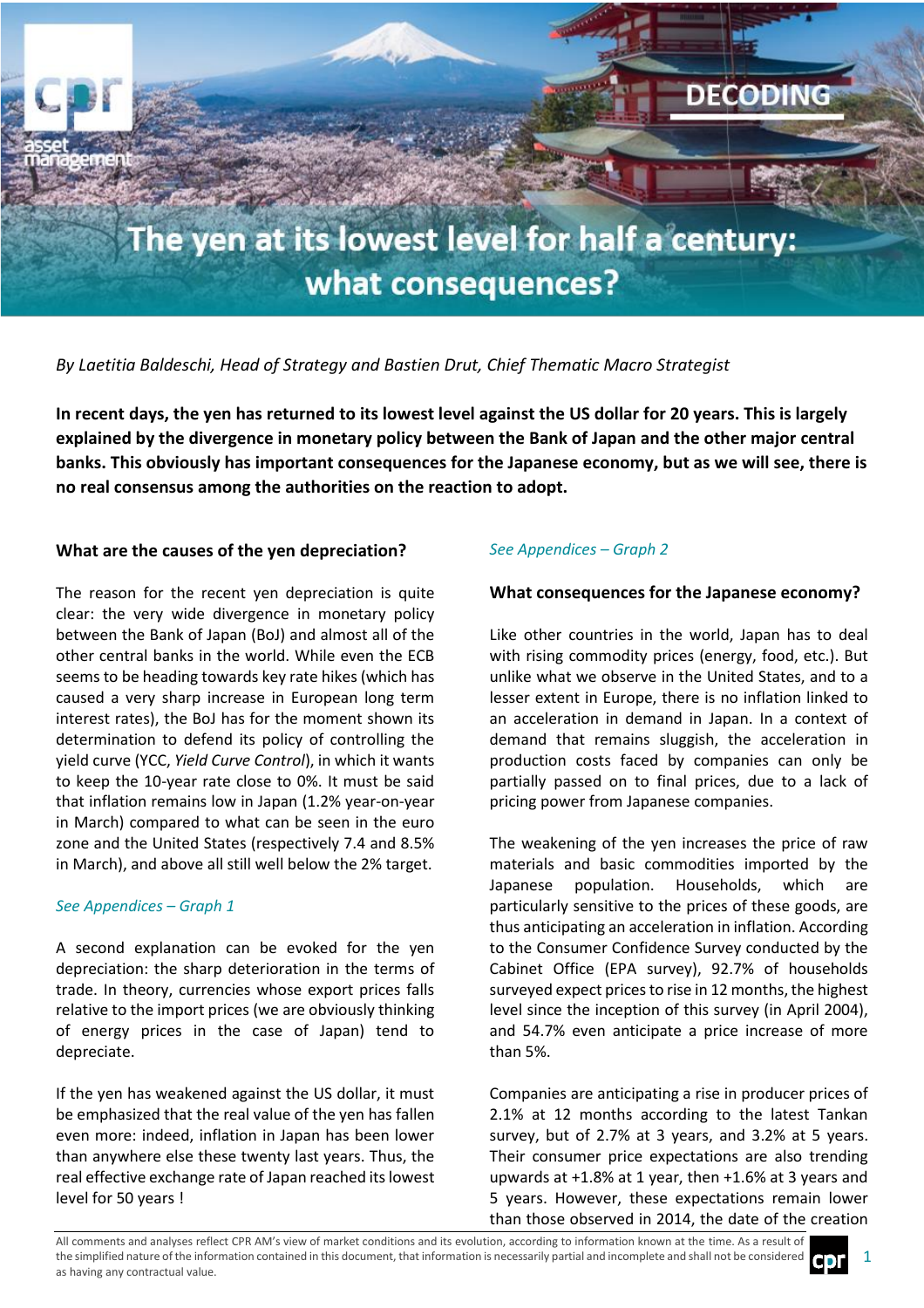of this survey, and well below the BoJ inflation target, i.e. 2%.

This rise in inflation expectations is penalizing the recovery dynamic, which is still weak in Japan. It should be noted that household consumption has barely recovered to pre-pandemic levels and Japanese industry is suffering from input shortages. Sensitivity to the depreciation of the yen is therefore particularly high.

# **What reaction from the authorities?**

One of the big surprises was the divergence of official speeches in the face of the fall of the yen. For its part, the BoJ has maintained its traditional position. Its objective being to get out of deflation definitively, it considers that a weaker yen stimulates both inflation and growth and that the overall impact is therefore positive for the country. Remember that the BoJ is not in charge of managing the exchange rate, which is managed by the Ministry of Finance. For the BoJ, inflation excluding fresh food seems more and more likely to reach around 2%, but according to it this increase would only be temporary and would therefore not make it necessary to modify its yield curve control policy (YCC). The BoJ even speaks of "bad inflation", given that inflation is mainly driven by the sharp rise in commodity prices (especially crude oil prices) and for them, the impact of the depreciation of the yen is ultimately quite weak. The share of raw material imports relative to the country's total imports has indeed dropped significantly.

The BoJ establishes this view on the results of the Cabinet Office's econometric model (Cabinet Office's Short-Run Macroeconometric Model of the Japanese Economy - 2018), which indicates that a 10% drop in the value of the yen leads to an increase in Japanese GDP of 0.46% after 12 months. However, these results must be nuanced because this model is based on old data (1980s and 1990s) and the Japanese economy has changed a lot since then. Companies have strongly developed production abroad and intra-group trade is much less sensitive to exchange rate fluctuations. The impact of the fall in the yen on foreign trade must therefore be put into perspective. The decline in the share of exports invoiced in yen reinforces this finding.

BoJ Governor Haruhiko Kuroda nevertheless amended his positive judgment on the yen depreciation in mid-April by mentioning that the "quite sharp" depreciation could affect companies' investment plans. The fact remains that the BoJ has indicated that it will do everything necessary to control Japanese long-term

rates, which is largely responsible for the depreciation of the yen.

On the government side, the comments are much less positive on the economic consequences of yen depreciation. In an article published in *Nikkei* on April 16, the finance minister Shunichi Suzuki said that the current yen weakness is rather detrimental to the Japanese economy since it is not accompanied by wage increases and the pass-through of rising business costs on final prices. This declaration was followed by those of several personalities from the business community and union representatives, who underlined the difficulties of companies in the face of the yen weakening. The Japanese government is currently working on a public support package to counter the increase in energy prices for households and businesses. But the continued yen depreciation unwinds some of the positive impact of such measures. It is therefore easy to understand the position of the finance minister.

For the government, an obvious way to stop the yen depreciation would be to intervene directly on the foreign exchange market by selling US dollars. After all, Japan holds more than \$1,200 bn in foreign exchange reserves (by the way, a significant sale of US Treasury securities would exacerbate the rise in US long rates, etc.). This would not be new, but this tool has not really been in vogue in developed countries since the mid-1990s. Moreover, academic literature shows that coordinated interventions are more effective than unilateral interventions and for it to be effective, an intervention to appreciate the yen should be undertaken in good agreement with the other developed countries and in particular with the United States. At a time when the fight against inflation is the number one priority of US authorities, it is not certain that depreciating the US dollar and thus increasing the price of imported goods is viewed favorably. In March 2011, the ECB and the finance ministries of Japan, Canada, the UK and the US announced a coordinated sale of yens: at the time, the yen had appreciated strongly following the earthquake that caused the Fukushima disaster due to the repatriation of funds held abroad. The yen had depreciated well for 3 to 4 weeks but had started to appreciate again thereafter. There is therefore no guarantee that an intervention would lead to a lasting yen appreciation if the causes of the weakness of the latter do not disappear…

# *See Appendices – Graph 3*

All comments and analyses reflect CPR AM's view of market conditions and its evolution, according to information known at the time. As a result of the simplified nature of the information contained in this document, that information is necessarily partial and incomplete and shall not be considered as having any contractual value.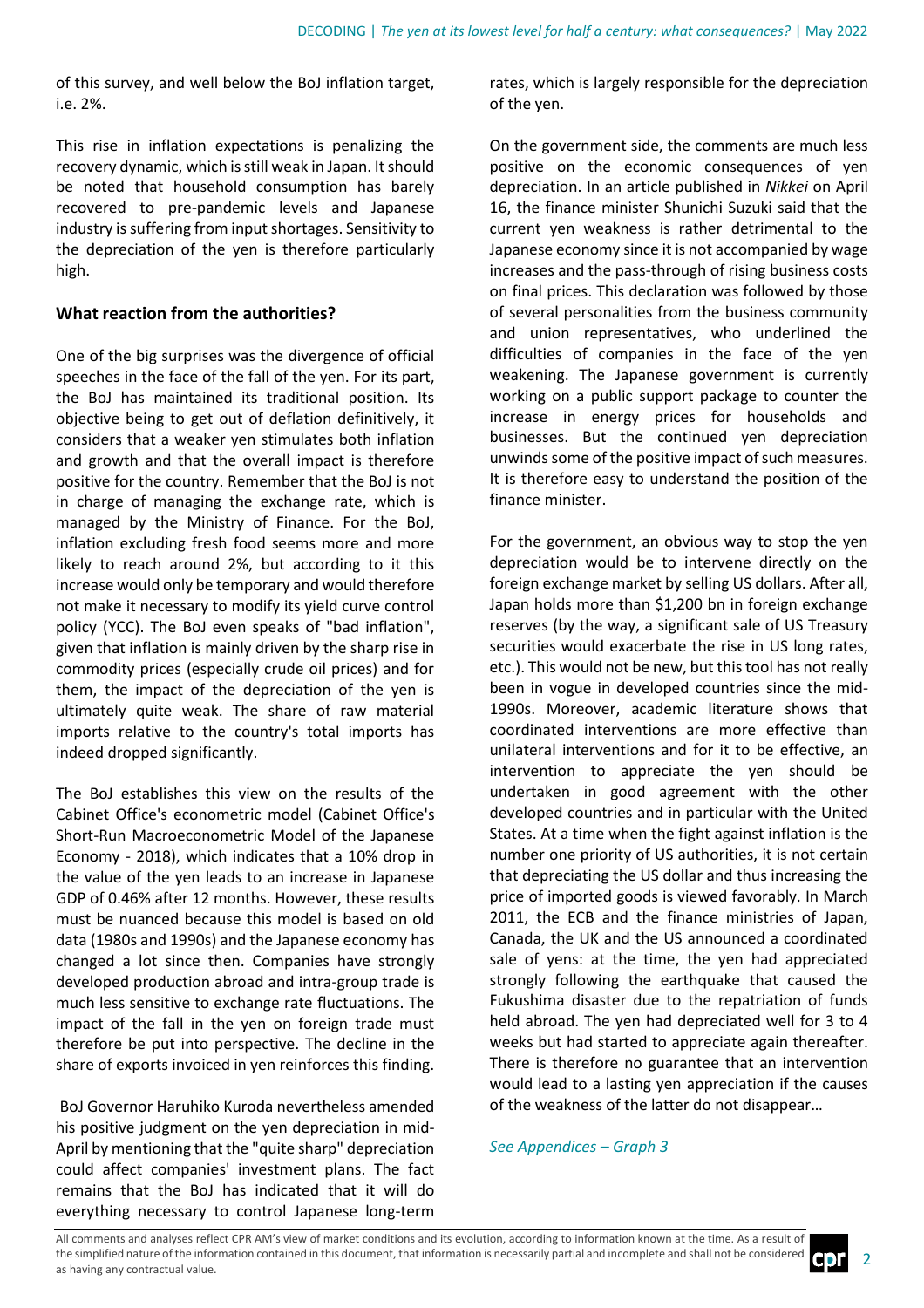**Ultimately, the publicly displayed divergence of views between the BoJ and the government is surprising, in a country where these two actors work hand in hand more than anywhere else in the developed world. The room for maneuver of the Japanese authorities therefore appears to be very limited. But the decline of the yen could however make the Chinese authorities react since the CNY/JPY parity is back on the highest levels observed since 1994: China is probably uncomfortable with the weakness of the other major regional currency. For the Japanese authorities, one way to interrupt the fall of the yen would be to let Japanese long-term interest rates follow the general rise in global rates but this would not be without cost because it would mean for the government increased budgetary discipline in a**  **country with a debt to GDP ratio of 230%! From an investor's perspective, the yen would have considerable room for appreciation in a scenario where inflationary pressures ease and monetary policy tightening by the world's other major central banks stops.**

*Published on May 9 th , 2022*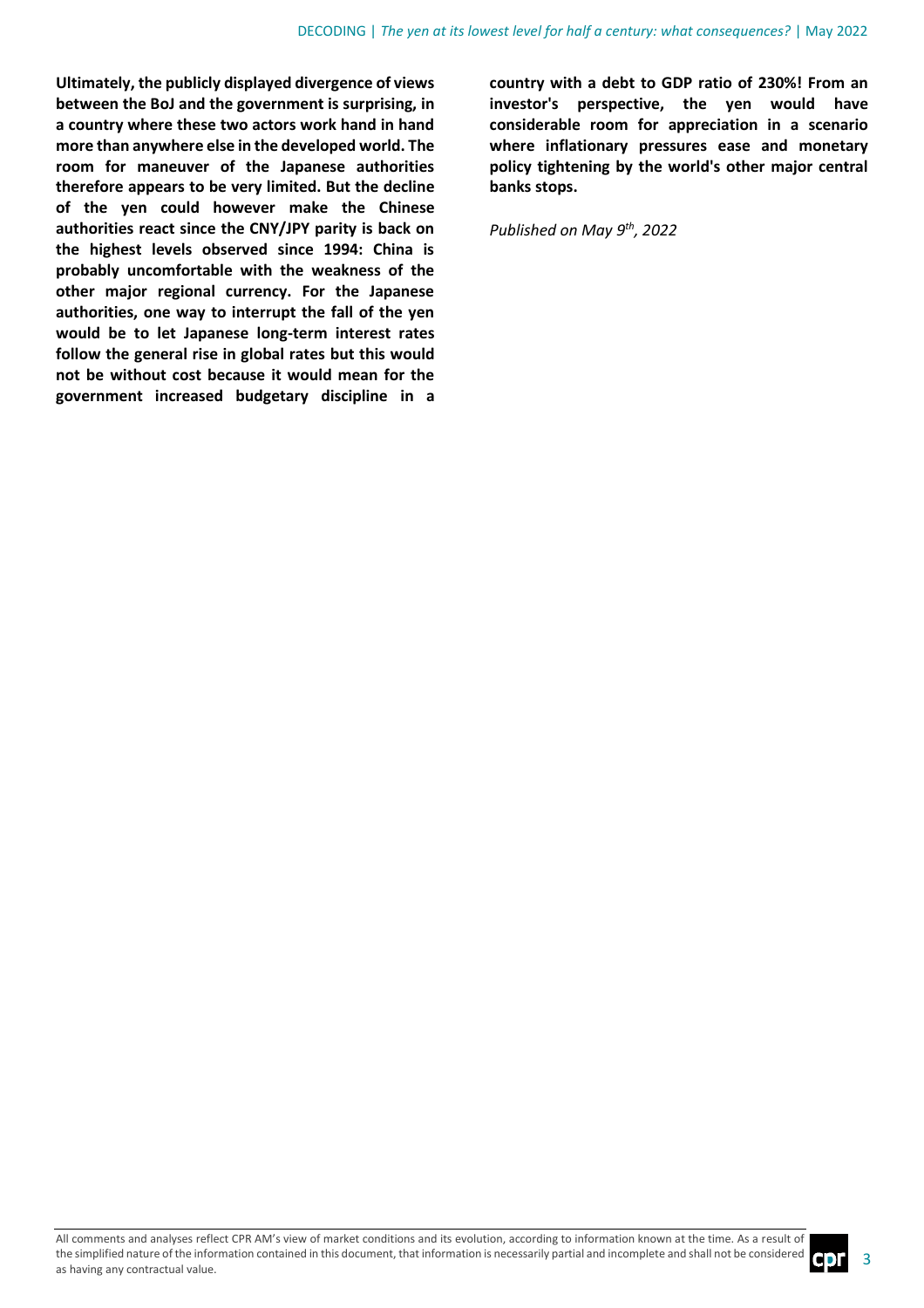# **Appendices**







Source: CPR AM, Datastream.



All comments and analyses reflect CPR AM's view of market conditions and its evolution, according to information known at the time. As a result of the simplified nature of the information contained in this document, that information is necessarily partial and incomplete and shall not be considered as having any contractual value.

4

C